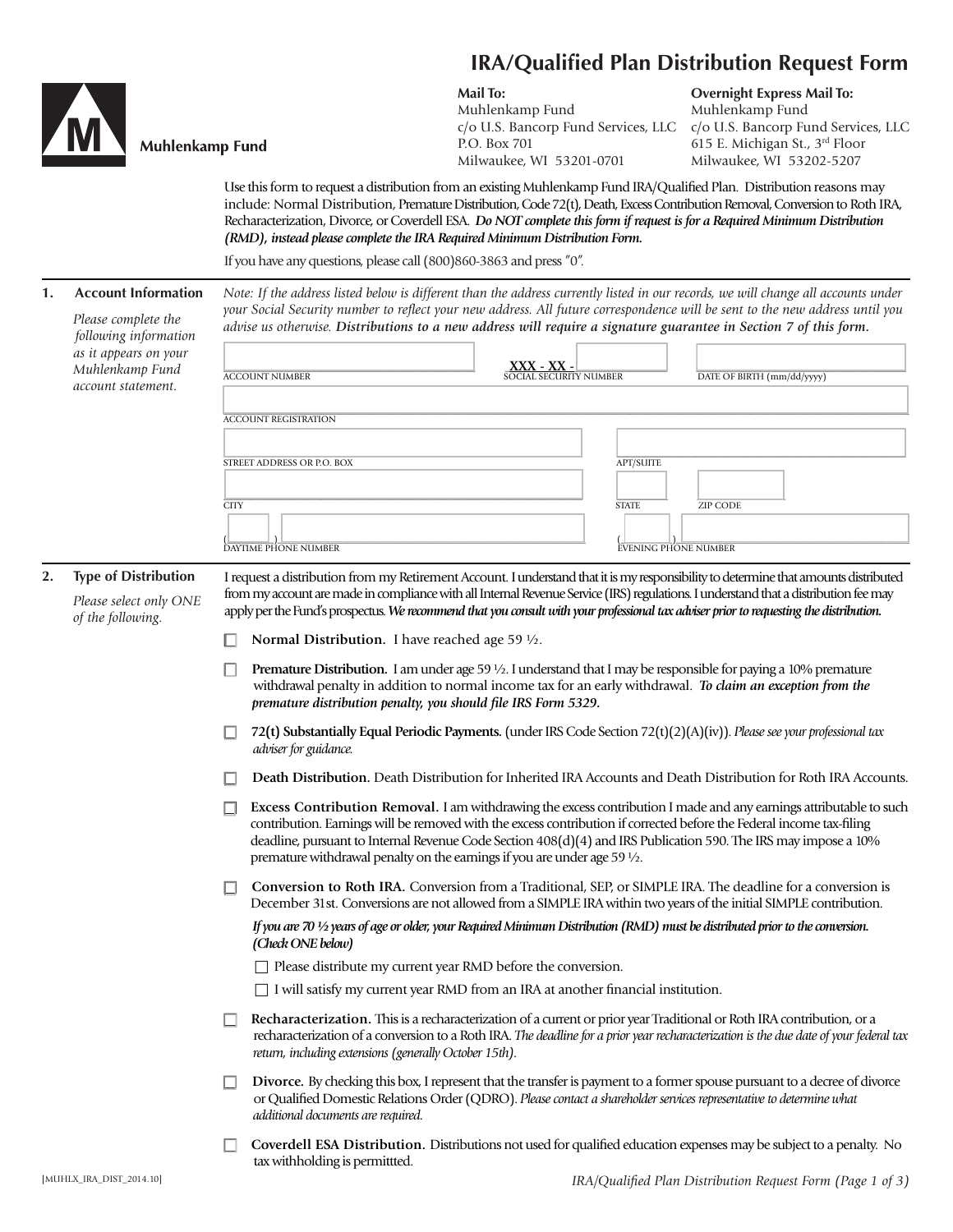## **3. Distribution Instructions** ONE-TIME DISTRIBUTION

| Select ONE method of<br>distribution from either<br>the "One-Time Distribution"<br>selections or from the<br>"Systematic Withdrawal<br>Plan" option. |                                                                                                                                                                                             | I wish to liquidate my entire account.                                                                                                                                                                                                                                                                                             |
|------------------------------------------------------------------------------------------------------------------------------------------------------|---------------------------------------------------------------------------------------------------------------------------------------------------------------------------------------------|------------------------------------------------------------------------------------------------------------------------------------------------------------------------------------------------------------------------------------------------------------------------------------------------------------------------------------|
|                                                                                                                                                      | I wish to make a one-time distribution of \$<br>shares, and the<br><b>or</b><br><b>ENTER DOLLAR AMOUNT</b><br><b>ENTER NUMBER OF SHARES</b><br>distribution should be paid out immediately. |                                                                                                                                                                                                                                                                                                                                    |
|                                                                                                                                                      |                                                                                                                                                                                             | shares to my Roth IRA account. (Check ONE box below)<br>I wish to convert \$<br>or<br><b>ENTER DOLLAR AMOUNT</b><br><b>ENTER NUMBER OF SHARES</b>                                                                                                                                                                                  |
|                                                                                                                                                      |                                                                                                                                                                                             | Check this box if a new Roth IRA account needs to be established. (An IRA Application must be included with this form).                                                                                                                                                                                                            |
|                                                                                                                                                      |                                                                                                                                                                                             | Check this box if the conversion is to an existing Roth IRA Account.<br>INDICATE EXISTING ROTH IRA ACCOUNT NUMBER                                                                                                                                                                                                                  |
|                                                                                                                                                      |                                                                                                                                                                                             | I wish to recharacterize \$<br>of my conversion dated<br>or my contribution for tax-year<br><b>ENTER DOLLAR AMOUNT</b><br>DATE (mm/dd/yyyy)<br>YEAR (yyyy)                                                                                                                                                                         |
|                                                                                                                                                      |                                                                                                                                                                                             | I wish to withdraw the excess contribution of \$<br>made for the tax year<br>and any earnings<br>attributable to such contribution<br><b>ENTER DOLLAR AMOUNT</b><br>YEAR (yyyy)                                                                                                                                                    |
|                                                                                                                                                      |                                                                                                                                                                                             | (select ONE box below if you are removing excess contributions).*                                                                                                                                                                                                                                                                  |
|                                                                                                                                                      |                                                                                                                                                                                             | I wish to have my excess contribution and my earnings distributed to my address of record.                                                                                                                                                                                                                                         |
|                                                                                                                                                      |                                                                                                                                                                                             | I wish to have my excess contribution and any earnings applied to my IRA/Qualified Plan contribution for tax-year<br>YEAR (yyyy)                                                                                                                                                                                                   |
|                                                                                                                                                      |                                                                                                                                                                                             | I wish to have my excess contribution applied to my IRA/Qualified Plan contribution for tax-year<br>and my<br>YEAR (yyyy)<br>earnings distributed to my address of record.                                                                                                                                                         |
|                                                                                                                                                      |                                                                                                                                                                                             | I wish to have my excess contribution and any earnings applied to my Non-IRA account. (Check a box below)                                                                                                                                                                                                                          |
|                                                                                                                                                      |                                                                                                                                                                                             | Apply excess contribution to a new non-IRA Muhlenkamp Fund account. (Account Application must be included with this form).                                                                                                                                                                                                         |
|                                                                                                                                                      |                                                                                                                                                                                             | Apply the excess contribution to this existing Non-IRA Account.<br>INDICATE EXISTING ACCOUNT NUMBER                                                                                                                                                                                                                                |
|                                                                                                                                                      |                                                                                                                                                                                             | *Earnings must remain in the account if the excess contribution is removed after October 15th following the year in which the<br>contribution was made.                                                                                                                                                                            |
|                                                                                                                                                      |                                                                                                                                                                                             | SYSTEMATIC WITHDRAWAL PLAN<br>from my Muhlenkamp Fund IRA/Qualified Plan Account<br>I wish to take periodic distributions in the amount of \$<br>as follows:                                                                                                                                                                       |
|                                                                                                                                                      |                                                                                                                                                                                             | Quarterly<br>  Semi-Annually<br>Frequency:<br>Monthly<br>$\Box$ Annually<br>START DATE (Month/Year)<br>DAY(S) OF THE MONTH*<br>* If the day of the month you selected falls on a weekend or holiday, your redemption will occur on the next business day.                                                                          |
| 4.                                                                                                                                                   | <b>Delivery Instructions</b>                                                                                                                                                                | Send a check to the address of record currently on my account.                                                                                                                                                                                                                                                                     |
|                                                                                                                                                      | Select ONE method of                                                                                                                                                                        | $\Box$ Overnight Mail (A \$15 fee will apply)<br>$\Box$ Regular Mail<br>or by<br>by                                                                                                                                                                                                                                                |
|                                                                                                                                                      | delivery of the distribution<br>proceeds.                                                                                                                                                   | Deposit distribution proceeds directly into:<br>ш                                                                                                                                                                                                                                                                                  |
|                                                                                                                                                      |                                                                                                                                                                                             | $\Box$ my existing Muhlenkamp Fund non-IRA account number<br><sub>or</sub>                                                                                                                                                                                                                                                         |
|                                                                                                                                                      |                                                                                                                                                                                             | ENTER NON-IRA ACCOUNT NUMBER<br>$\Box$ open a new Muhlenkamp Fund non-IRA account for distributions (a new Account Application must be attached).                                                                                                                                                                                  |
|                                                                                                                                                      |                                                                                                                                                                                             | ACH (Automated Clearing House): Electronic Funds Transfer to the bank instructions currently on my account.<br>No fee applies. If you are establishing or changing your bank instructions, please attach a voided check in<br>Section 5. You must obtain a signature guarantee if establishing or changing your bank instructions. |
|                                                                                                                                                      |                                                                                                                                                                                             | Wire Redemption: Wire distribution proceeds to the bank instructions currently on my account. (A \$15 wire<br>fee applies). If you are establishing or changing your bank instructions, please attach a voided check in Section 5.<br>You must obtain a signature guarantee if establishing or changing your bank instructions.    |
|                                                                                                                                                      |                                                                                                                                                                                             | Alternate payee and/or address other than the address of record. You must obtain a signature guarantee if having the<br>redemption proceeds payable to a third party or sent to an address that is currently not listed on the account.                                                                                            |
|                                                                                                                                                      |                                                                                                                                                                                             |                                                                                                                                                                                                                                                                                                                                    |
|                                                                                                                                                      |                                                                                                                                                                                             | <b>LAST NAME</b><br>FIRST NAME OF PAYEE<br>M.I.                                                                                                                                                                                                                                                                                    |
|                                                                                                                                                      |                                                                                                                                                                                             |                                                                                                                                                                                                                                                                                                                                    |
|                                                                                                                                                      |                                                                                                                                                                                             | <b>APT/SUITE</b><br>STREET ADDRESS OR P.O. BOX                                                                                                                                                                                                                                                                                     |
|                                                                                                                                                      |                                                                                                                                                                                             | <b>ZIP CODE</b><br><b>CITY</b><br><b>STATE</b><br>$ZIP + 4$                                                                                                                                                                                                                                                                        |
|                                                                                                                                                      |                                                                                                                                                                                             |                                                                                                                                                                                                                                                                                                                                    |